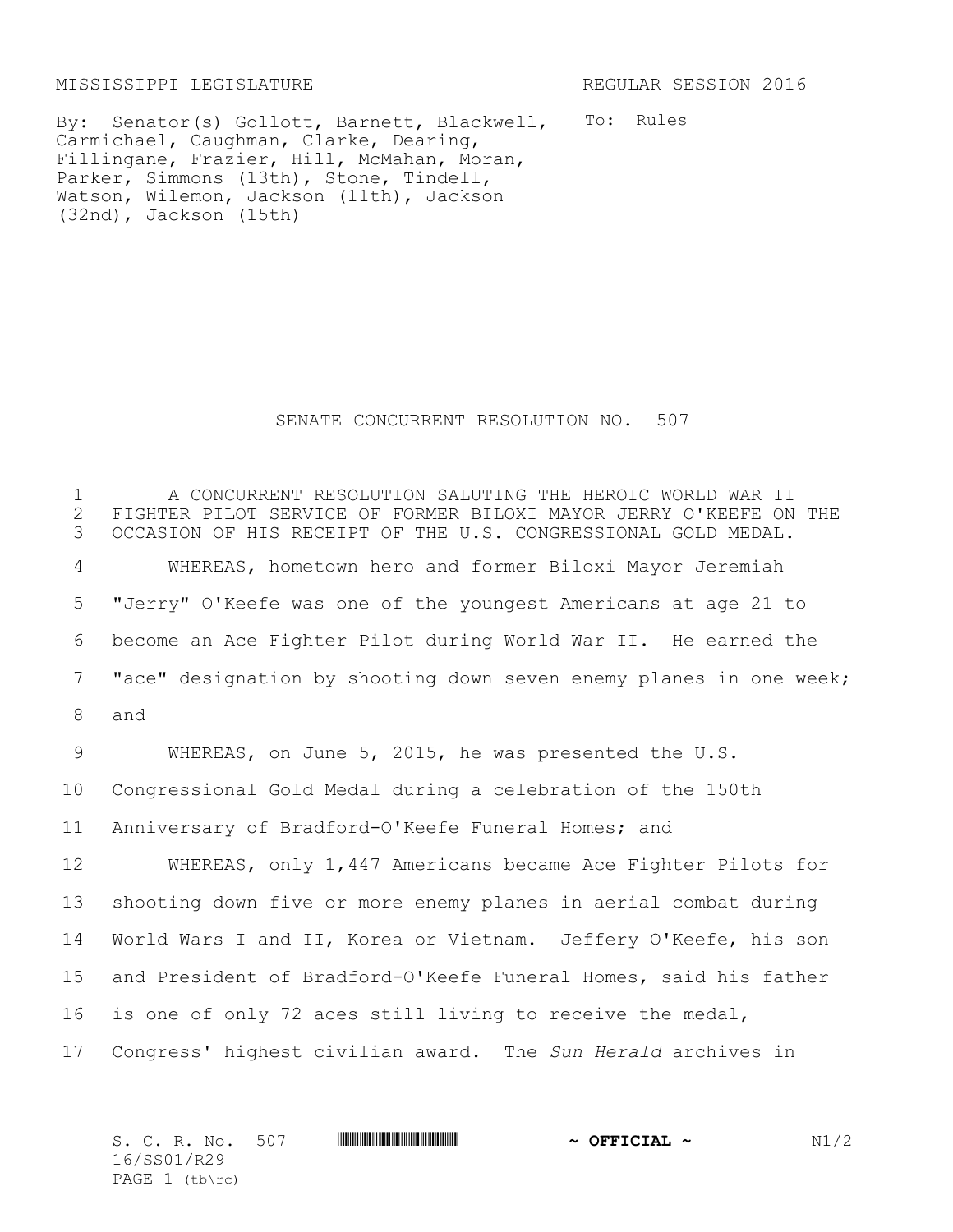detail O'Keefe's achievements, which were also written up in *Time Magazine* and other national publications; and

 WHEREAS, O'Keefe enlisted in the U.S. Navy after the attack on Pearl Harbor and served from 1942-1943. After attending Flight School, he became a Fighter Pilot with the U.S. Marine Corps from 1943-1945. A letter from the Secretary of the Navy praised his actions of April 22, 1945: "Flying his plane aggressively in two engagements against a total of more than 50 Japanese suicide dive bombers, First Lieutenant O'Keefe pressed home a series of bold attacks in the face of hostile fire to destroy five of the enemy aircraft. He became an Ace Fighter Pilot during his first combat fight over Okinawa"; and

 WHEREAS, he flew a Corsair Fighter Plane and was a member of the Death Rattlers Fighter Squadron of the 2nd Marine Aircraft Division, one of the most decorated squadrons in World War II. The entire squadron shot down 16 enemy planes. On April 28, 1945, O'Keefe shot down two enemy planes bringing his total victories to seven which made him the highest-scoring Ace Fighter Pilot in Okinawa at the time; and

 WHEREAS, Jerry O'Keefe went on to become a State Legislator, President of Bradford-O'Keefe Funeral Home for decades and a Biloxi Mayor; and

 WHEREAS, he was awarded the Navy Cross, the Distinguished Flying Cross, the Air Medal and the Gold Star. He added the

S. C. R. No. 507 \*SS01/R29\* **~ OFFICIAL ~** 16/SS01/R29 PAGE (tb\rc)